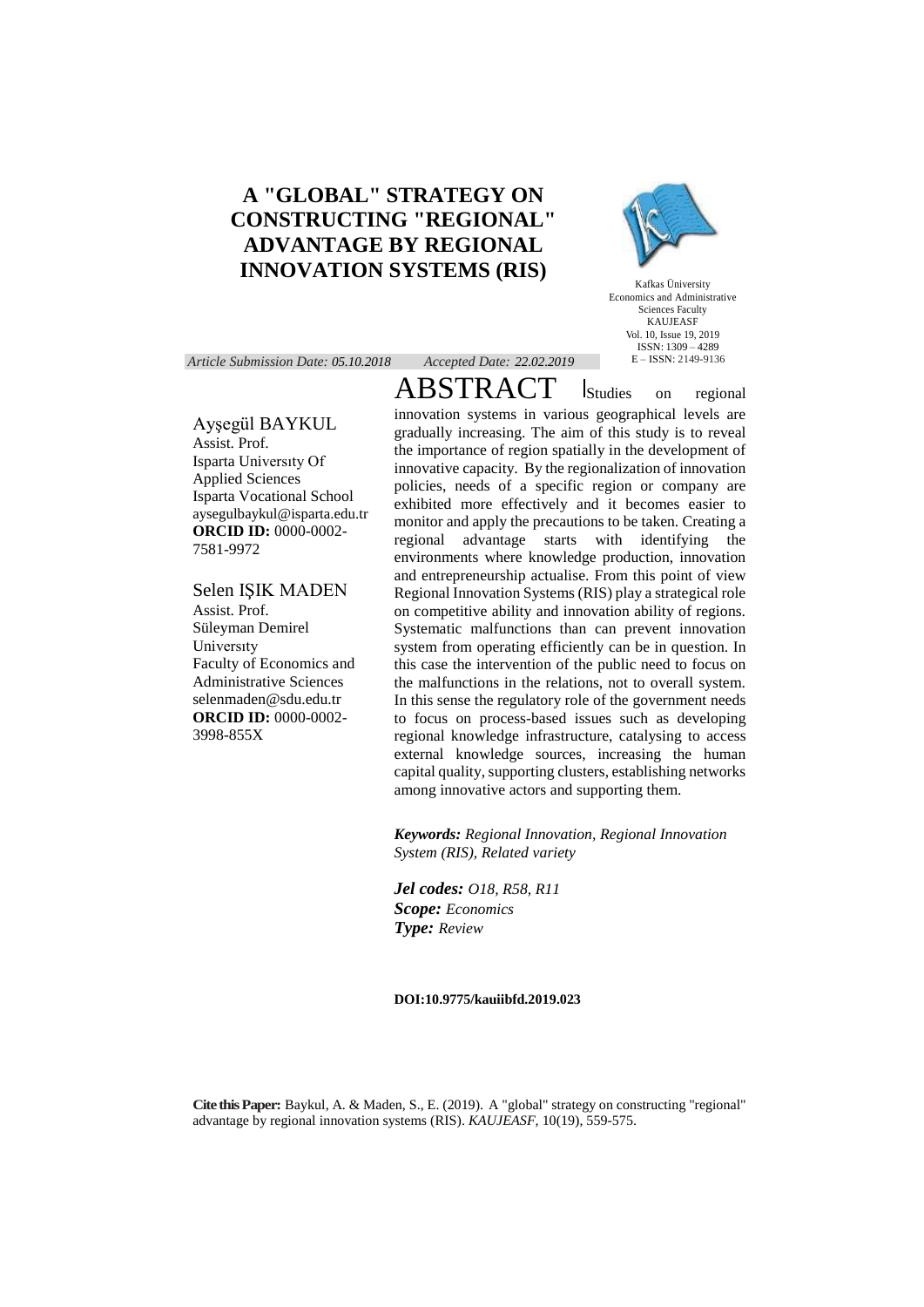# **BÖLGESEL AVANTAJ YARATMAK İÇİN KÜRESEL BİR STRATEJİ BÖLGESEL YENİLİK SİSTEMLERİ (BYS)**



Kafkas Üniversitesi İktisadi ve İdari Bilimler Fakültesi KAÜİİBFD Cilt, 10, Sayı 19, 2019 ISSN: 1309 – 4289 E – ISSN: 2149-9136

*Makale Gönderim Tarihi: 05.10.2018 Yayına Kabul Tarihi: 22.02.2019*

Ayşegül BAYKUL Dr.Öğr. Üyesi ISPARTA UYGULAMALI BİLİMLER ÜNİVERSİTESİ ISPARTA MESLEK YÜKSEKOKULU aysegulbaykul@sdu.edu.tr **ORCID ID:** 0000-0002-7581- 9972

Selen IŞIK MADEN Dr.Öğr. Üyesi SÜLEYMAN DEMİREL ÜNİVERSİTESİ İktisadi ve İdari Bilimler Fakültesi selenmaden@sdu.edu.tr **ORCID ID:** 0000-0002-3998- 855X

 $OZ$  Çeşitli coğrafi düzeylerde Bölgesel Yenilik Sistemleri (BYS) üzerine çalışmalar giderek artmaktadır. Bu çalışmanın amacı, inovasyon kapasitesinin gelişmesinde mekânsal olarak bölgenin önemini ortaya koymaktır. İnovasyon politikalarının bölgeselleşmesiyle, belirli bir bölgenin/şirketin ihtiyaçları daha etkin bir şekilde ortaya konmakta ve alınacak önlemleri izlemek ve uygulamak kolaylaşmaktadır. Bölgesel avantaj yaratmanın ilk adımı bilgi üretimi, inovasyon ve girişimciliğin gerçekleştiği ortamları tanımlamaya başlamaktadır. Bu açıdan Bölgesel Yenilik sistemi yaklaşımı, bölgelerin inovasyon kapasitesi ve rekabet yeteneği üzerinde stratejik bir rol oynamaktadır. Yenilik sisteminin verimli bir şekilde işlemesine engel olabilecek sistematik aksaklıklar da söz konusu olabilir. Bu durumda kamunun müdahalesi sitemin geneline değil ilişkilerdeki aksaklıklara odaklanmalıdır. Bu anlamda devletin düzenleyici rolü, bölgesel bilgi altyapısının geliştirilmesi, dışsal bilgi kaynaklarına ulaşımın kolaylaştırılması, beşeri sermayenin niteliğinin arttırılması, kümelenmelerin desteklenmesi, yenilikçi aktörler arasında ağyapının kurulması ve desteklenmesi gibi süreç odaklı konulara yönelmelidir.

*Anahtar Kelimeler: Bölgesel Yenilik, Bölgesel Yenilik Sistemi (BYS), İlişkili Çeşitlilik*

*JEL Kodu: O18, R58, R11 Alanı: Ekonomi Türü: Derleme*

**Atıfta bulunmak için:** Baykul, A. & Maden, S., E. (2019). Bölgesel avantaj yaratmak için küresel bir strateji bölgesel yenilik sistemleri (BYS). *KAUIIBFD,* 10(19), 559-575.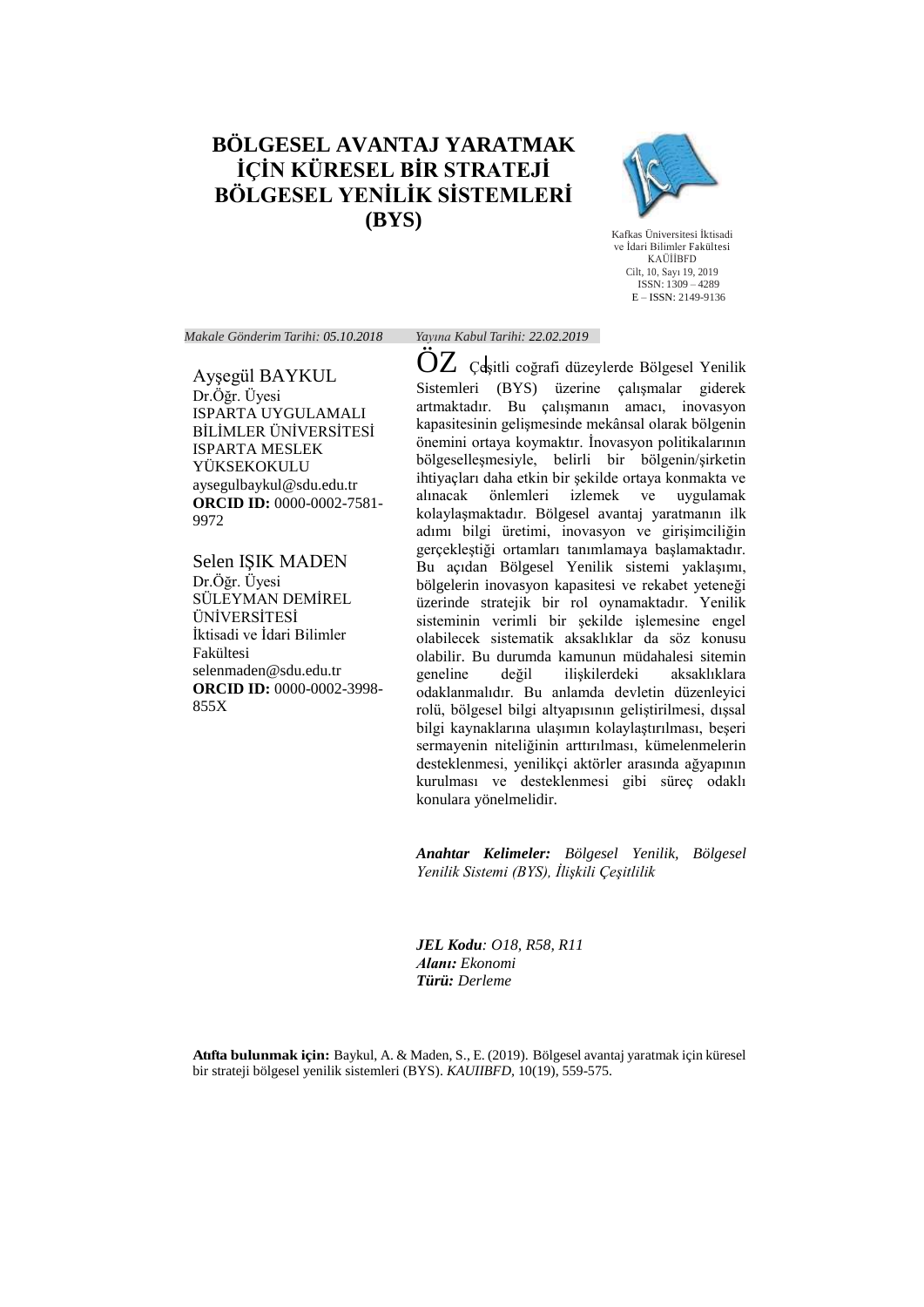# **1. INTRODUCTION**

Globalization poses significant problems for the economies of developed countries. Increase in the use of external source, foreign capital investment and information network being controlled by multinational corporations cause the economy to be reconstructed. Developing countries have difficulty in competing with developed countries to produce goods and services due to the fact that they use labour-intensive and low-skilled work force. At this juncture the only way for the nations that have high prime cost is to encourage the increase of innovation capacity through research-development (R&D) and entrepreneurship based on knowledge. However, it should be taken into notice that innovation activity does not have a homogenous range. It is seen that economic agglomerations exist in knowledge-intensive regions. This tendency related to spatial concentration becomes more evident in time and creates geography with distinctive knowledge generation process. By the advent of globalization knowledge, which has become a production factor, has been the basic determinant of economic welfare. Creation of knowledge through innovation and entrepreneurship has become a factor affecting economic growth directly. Empirical studies have revealed the importance of region spatially in the development of innovative capacity. That is why, studies on regional innovation systems in various geographical levels are gradually increasing (Roelfsema & Zhang, 2012, p.4).

At this point knowledge and innovations should not be associated with only R&D. Fund of knowledge in a region also matters in innovative activities. Knowledge base of a region is larger than its scientific basis. In this respect, it is important to remember Porter's perspective on competitive advantage of regions and companies. According to Porter it is not enough to focus on R&D for competitiveness but knowledge and continuous innovation matter as well (Dodgson, 2018).

# **2. CHANGING GEOGRAPHY OF INNOVATION AND REGION IN EVOLUTIONAL PERSPECTIVE**

In globalizing economy social scientists and policy makers have put more emphasis on regions as designated areas of innovation and competition. For this reason, long-term innovation based regional development strategies have been built on regional innovation systems, learning regions and clusters. By the regionalization of innovation policies, needs of a specific region or company are exhibited more effectively and it becomes easier to monitor and apply the precautions to be taken. (Fritsch & Stephan, 2005). The fact that innovation processes are not homogenous can be considered as a disadvantage in terms of accomplishing the goals at national level. That is why; application of innovation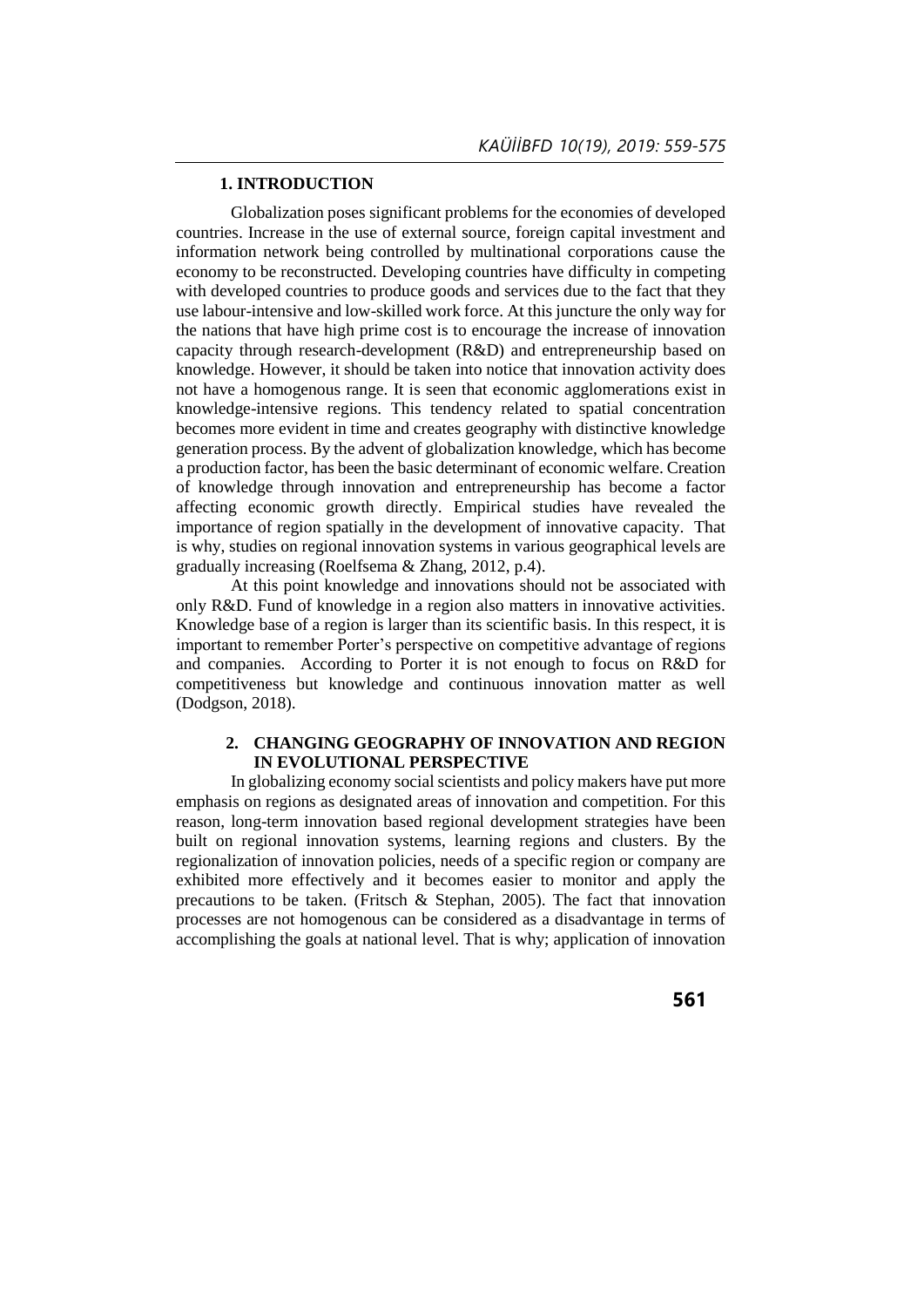systems in regional level has a more effective role in achieving national goals. Another factor indicating the importance of the region is that policies aiming at regional development are the starting point. In this respect, tendencies to territorialise innovation policy are becoming more crucial and the key strategy of creating regional advantage is seen to be regional innovation system (Schrempf, Kaplan & Schroeder, 2013, p.10).

The way to create competition advantage with globalization is built on two main factors. These factors are innovation based product differentiation and cost efficiency. These two factors increase the competitive capacity by being synthesized. (Cooke & Leydesdorff, 2006).

Creating regional advantage is also shaped depending on regional endowments. Regional endowments contain economic, socio-institutional and political conditions representing diversity of the regions in addition to historical and geographical background. Access to natural sources, centrality level and features originated from geographical position and population of a region generate the prerequisites required for economic and social development.

A stable political environment, adequate level of knowledge infrastructure, a strong institutional structuring as well as historical and cultural pattern have significance for an understanding of constant development. Regional development process can be considered as a synthesis of regions' traditional structures and new contemporary structures formed as a result of technological development. It is possible to define these regions as following (Tödtling & Trippl, 2005).

*Peripheral regions* are defined as being less innovative when compared to more central and clustered regions. These regions have less R&D concentration and less innovation capacity. Moreover they are weaker in terms of developed knowledge infrastructure (R&D foundations and universities).

*Old industrial regions* are considered as a different kind of problematic region as ripe industry sectors. Excessive expertise and high-addiction in ripe industry sectors can create negative lock-in. main subject on which innovation activities in these regions focus is process innovations. Entrepreneurship and product-oriented innovation do not generally exist.

*Fragmented metropolitan regions* are considered as innovation centres since they contain R&D foundations, universities, business services and centres of international companies within themselves. As a result of this, R&D activities are usually better than average. However, some metropolitan regions lack dynamic clustering formed by innovative firms due to disunity problem. These kinds of regions display an individual structure named as 'unrelated variety'. Several sectors in these regions do not complement or support each other. That is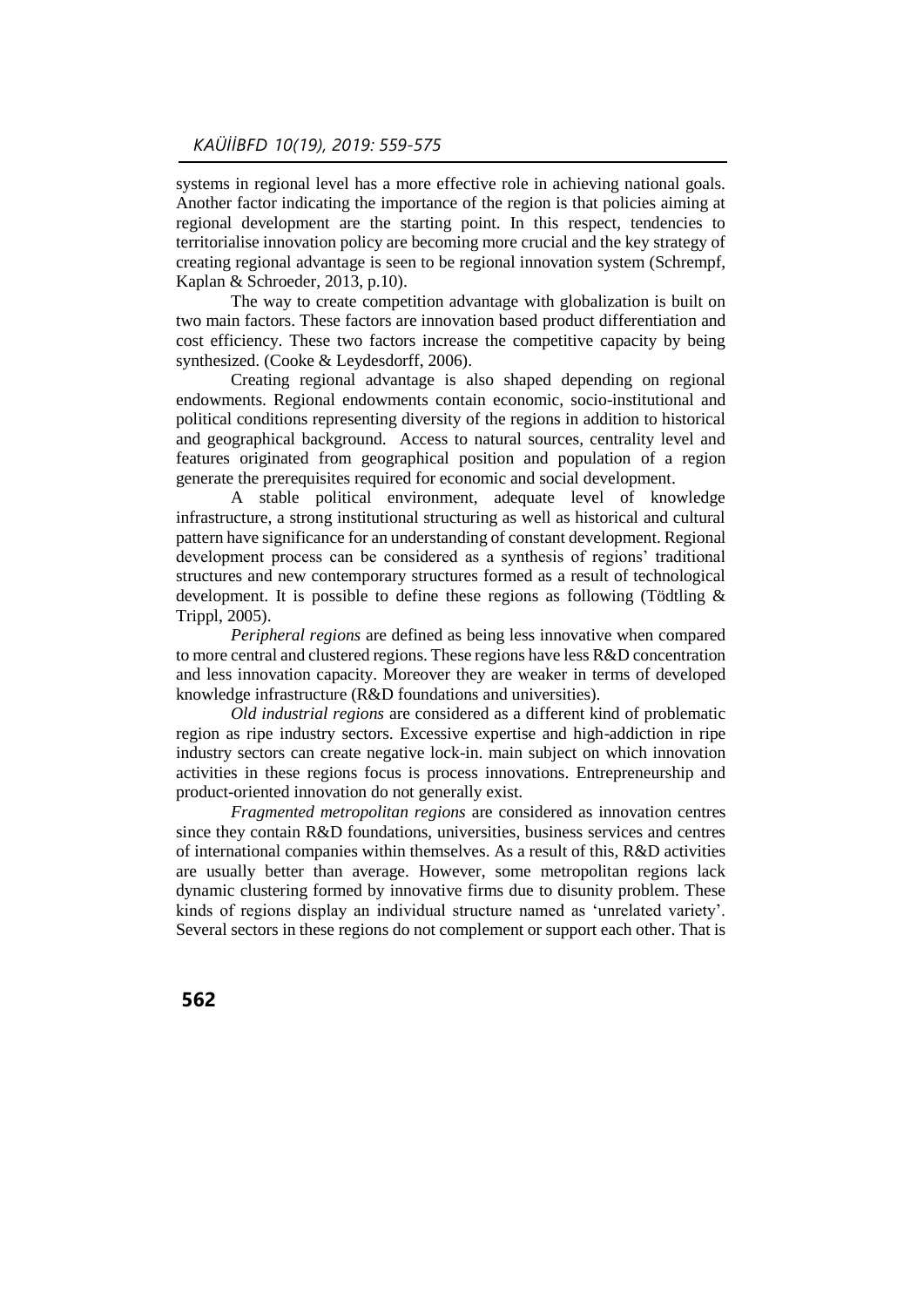why no knowledge sharing or distribution is experienced in these regions. This situation can create a significant innovation obstacle in the regions in the same ballpark. Therefore, expectations to develop new technologies and forming new firms may not be met.

*Innovative regions* are the ones having high technology and high R&D level. They have extremely good conditions in relation to regional advantage. However, they need to form various sectors that support each other and they need to gain acceleration of innovation by clustering.

It may not be possible to see the regions mentioned above in their pure form. For instance, old industrial regions can become peripheral regions in time; fragmented metropolitan regions are actually old industrial regions. What is emphasized here is that regional development is an evolutional process and path dependency occurs resting upon technological change. (Boschma & Lambooy, 1999; Boschma 2004, 2005a; Frenken &

Boschma, 2017). Creating regional competitive advantage can only be carried out through suitable policy choice.

#### **2.1. First Steps to Create Regional Advantage**

Creating a regional advantage starts with identifying the environments where knowledge production, innovation and entrepreneurship actualise. Afterwards development of regional clustering and identification of significant factors for innovation are also required. This process is foreseen to be actualized under three aspects as *related variety*, *differentiated knowledge bases* and distributed *knowledge networks*.

Firstly, local economies specialized in only one sector and miscellaneous urban economies are required to be determined by a distinction of related variety and unrelated variety. Because these concepts have different meanings and they have influence on different performance indicators. Secondly, distinguishing among industrial knowledge bases represent a different aspect of unpacking strategy (Asheim & Gertler, 2005; Asheim & Coenen, 2005). It is thought that specific knowledge base possessed by the firms and industries has a significant effect on the innovation processes they have (Laestadius, 1998). Thirdly, it is important to reveal how knowledge bases change in different sectors as a result of globalization while necessary prerequisites are being discussed in order to create regional advantage.

# **2.2. Independent and Dependent Diversity**

Diversity in urban or regional economies is acknowledged as one of the driving forces behind economic development. Sectorial diversity in a region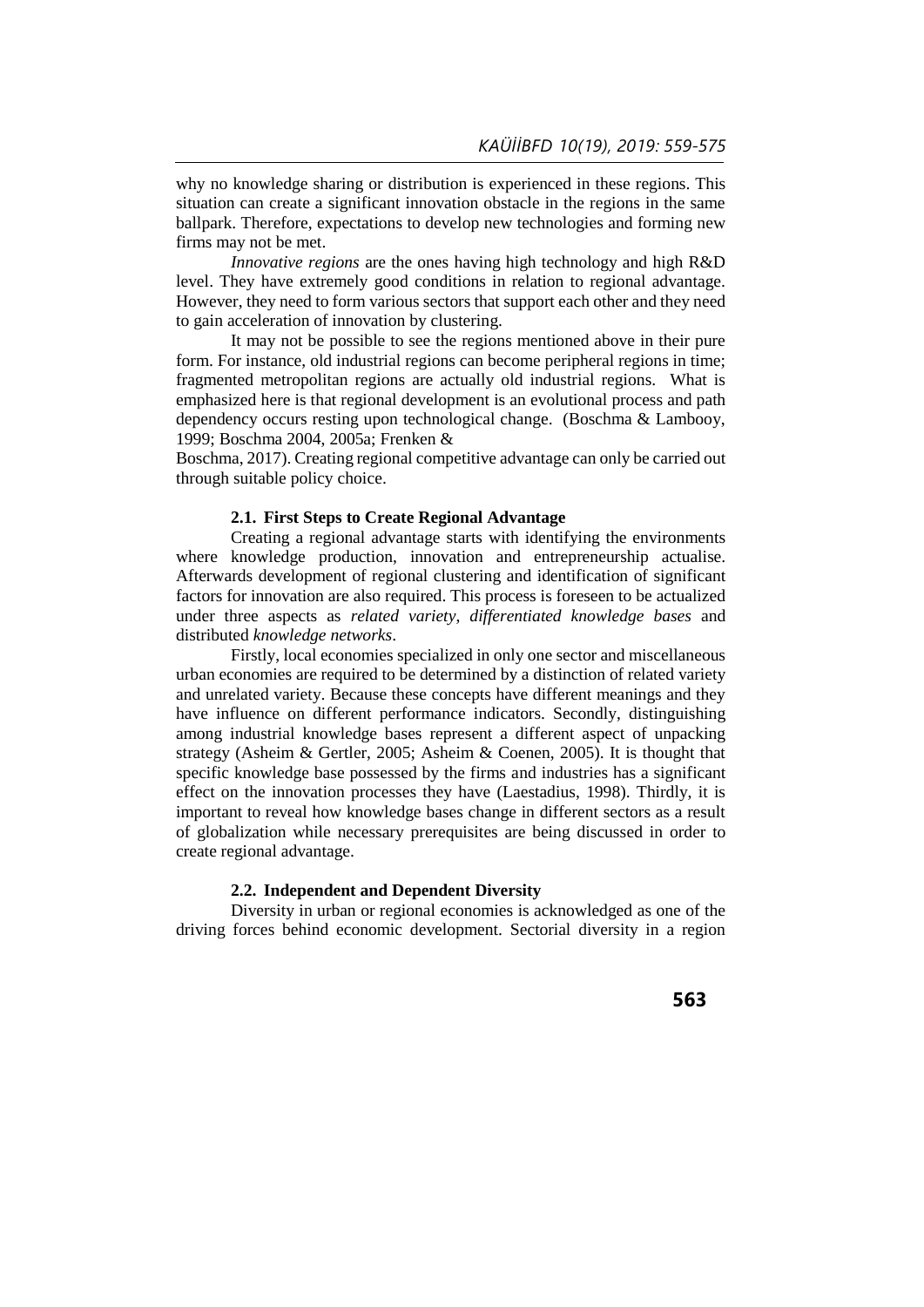catalyses new ideas and creativity during innovation processes; in addition it reduces the risk of being exposed to sectorial shocks. *Independent diversity* is defined as the diversity in the sectors that do not complement each other in a region. This case is expected to protect the region from external shocks. The concept of independent diversity can be associated to the concept of risk distribution in portfolio investments. The fact that independent sectors exist together protects regional economy by distributing the risk and helping other sectors tolerate impacts of adverse event, which can occur in any of the sectors. This risk distribution effect of independent diversity also alleviates the pressure on regional unemployment (Ascani, 2012).

*Dependent diversity* is expected to create a positive effect on regional development. It possible that knowledge can spread among the sectors that complement each other thanks to dependent diversity. Sectors being located all together can lead to a higher economic growth by creating knowledge distribution and source to innovation. In brief, existence of different technological and industrial sectors within the context of dependent and independent diversity helps positive results emerge in terms of growth (Frenken, Van Oort, Verburg & Boschma, 2004)

A political framework that grounds on dependent diversity is highly significant while regional advantage is being formed. Studies in the literature reveal that dependent diversity is one of the driving forces behind the urban and regional growth (Frenken, Van Oort, Verburg & Boschma, 2004). These kinds of policies applied are especially effective on generic technologies (like ICT). Because generic technologies create positive influence on economic growth due to the fact that they contain many potential execution areas and they cause many new sectors to be formed. In other words, creating regional advantage grounding on dependent diversity combines advantages of regional specialization in sectors complementing each other and advantages of regional diversity, thus it reduces the risk of experiencing regional shocks (Boschma 2005b).

# **2.3.Differentiated Knowledge Bases**

Knowledge production and innovation processes have become more complicated in the recent years. New knowledge sources and data than institutions and firms can use have emerged; division of labour and mutual dependence have increased a lot. Knowledge and learning processes have become more important for the sectors having low technological levels (Smith, 2005). In this process, tighter collaborations are essential among the shareholders for knowledge production and use. Thus knowledge production process gradually transforms into various network forms in regional, national and international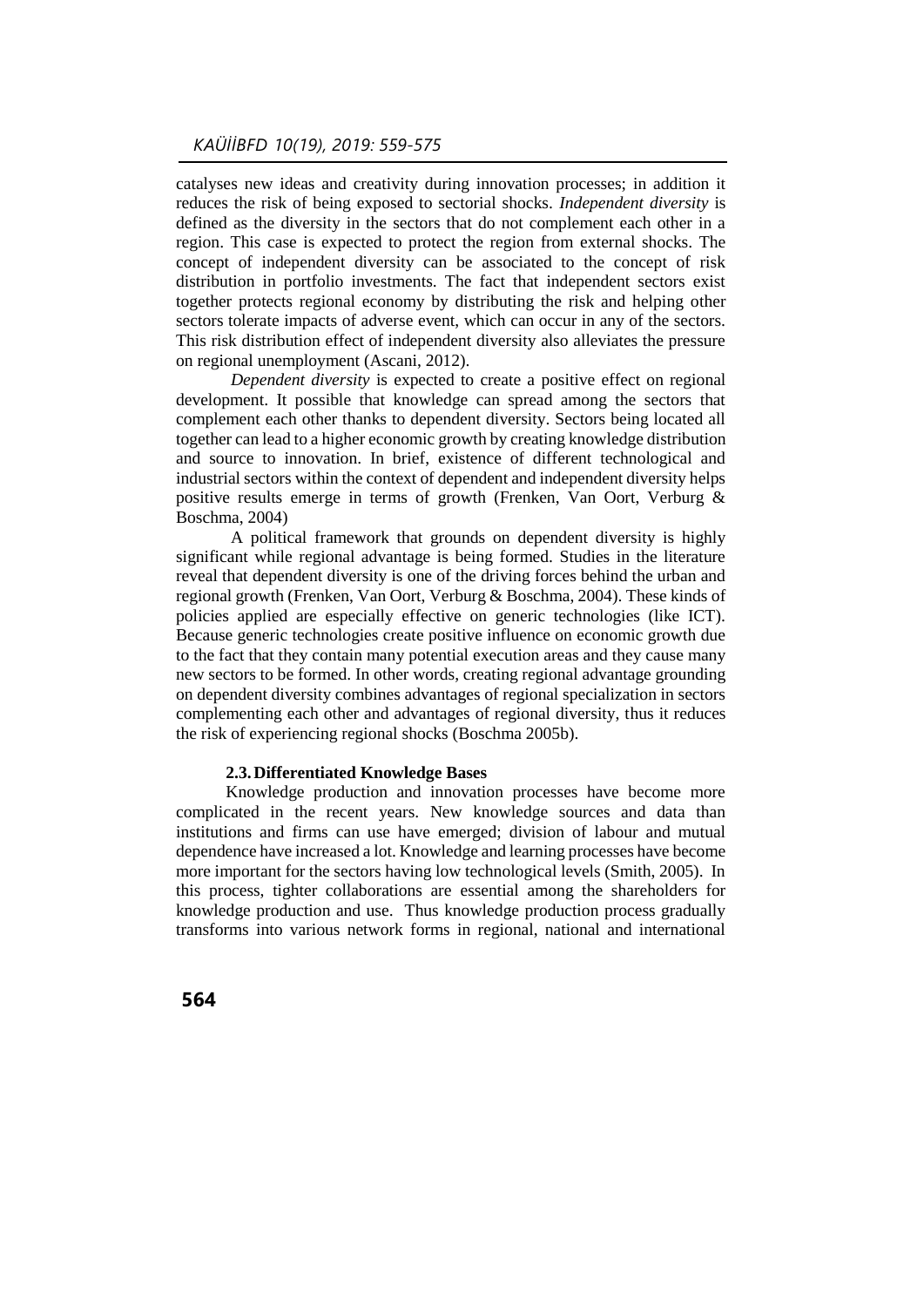level (Nonaka & Takeuchi, 1995, Lundvall & Borras, 1998). This diversity extending in knowledge process (due to the differences among sectors) increases the need for specific 'knowledge bases' (Asheim & Gertler, 2005). These knowledge bases are categorized into three as "analytical", "synthetic" and "symbolic".

Analytical knowledge base uses codified knowledge based on scientific knowledge. Communication networks are important because analytical knowledge is based on university-industry collaboration when compared to other knowledge kinds. New knowledge comes out depending on the interaction between learning process and knowledge infrastructure. Firms partaking in an industry with analytical knowledge base are less sensitive to geographical proximity because global communication networks are dominant. Biotechnology and nanotechnology can be given as examples for analytical knowledge base. Synthetic knowledge base contains more traditional industries such as food, food engineering and textile production. It is mainly based on such factors as interaction including tacit knowledge, experience, knowledge obtained as a result of learning by doing and practical skills. Firms having synthetic knowledge base are more dependent to geographical proximity. Symbolic knowledge base includes industries that require creativity such as industrial design, advertising and fashion design. Symbolic knowledge base is quite complicated, dynamic and tacit. Innovations are done to meet consumer demands and firms are sensitive to geographical proximity (Plum & Hassink, 2014, p.249)

| <b>Subject</b>                                            | Analytical<br><b>Knowledge Base</b>                                                              | <b>Synthetic Knowledge Base</b>                                                                                                                                                                                                               | <b>Symbolic Knowledge Base</b>                                                                                                                                                                            |
|-----------------------------------------------------------|--------------------------------------------------------------------------------------------------|-----------------------------------------------------------------------------------------------------------------------------------------------------------------------------------------------------------------------------------------------|-----------------------------------------------------------------------------------------------------------------------------------------------------------------------------------------------------------|
| Knowledge<br>base and kinds<br>of innovation<br>processes | Scientific codified<br>knowledge<br>What do you know?<br>Why do you know                         | Uncodified knowledge<br>Knowledge base related to<br>traditional craft and production<br>Know-how is dominant. Learning<br>by doing and interaction are<br>important                                                                          | Uncodified knowledge,<br>knowledge based on practical<br>experience expressed by<br>aesthetic and artistic forms.<br>It is important whom you know.<br>Learning by doing and<br>interaction are important |
| Important<br>knowledge<br>sources and<br>channels         | Knowledge reaches<br>the sector via formal<br>relations resulting<br>from R&D<br>collaborations. | It comes out in the sector as new<br>people and machine enter the sector.<br>Strategical collaborations and other<br>industrial actors provide knowledge<br>flow.<br>Actors in value chain are important<br>sources in knowledge circulation. | Knowledge obtained in common<br>projects done with people from<br>different and creative<br>disciplines.<br>Knowledge flow can also<br>actualise via informal channels.                                   |

**Table 1: Characteristics of Knowledge Bases**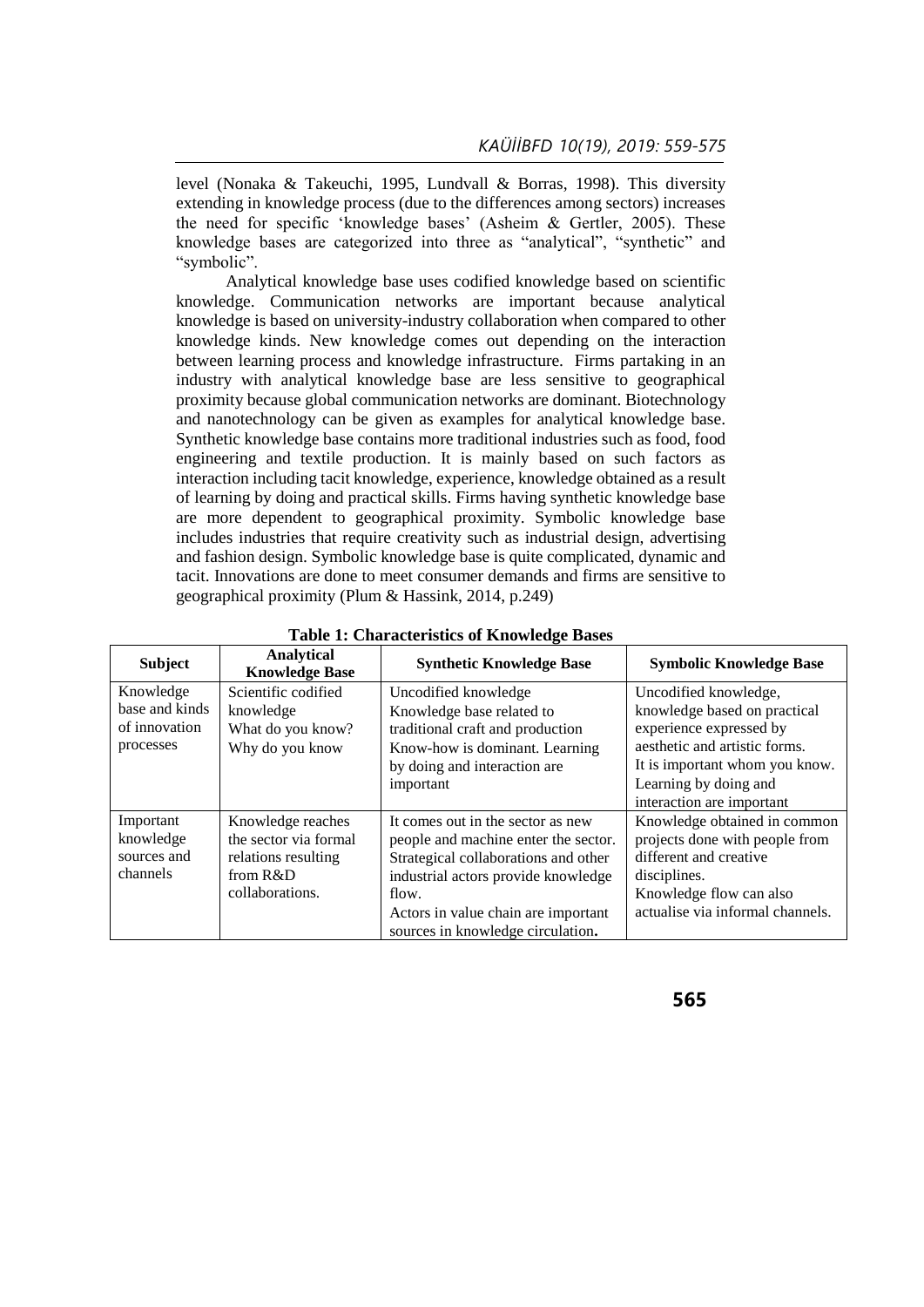| Important<br>spatial impact<br>areas and<br>environments                          | <b>Urbanization</b><br>economies and global<br>R&D communication<br>network.          | Local economies and multi-level<br>spatial learning networks.     | Urbanization economies and<br>distribution of local knowledge    |
|-----------------------------------------------------------------------------------|---------------------------------------------------------------------------------------|-------------------------------------------------------------------|------------------------------------------------------------------|
| Susceptibility<br>to<br>geographical<br>distance and<br>openness to<br>innovation | It depends on national<br>and international<br>relations rather than<br>regional one. | It depends on regional sources rather<br>than international ones. | It depends on regional sources<br>rather than international ones |

 *KAÜİİBFD 10(19), 2019: 559-575*

Source: Aslesen and Onsager, 2009

#### **2.4.Distributed Knowledge Networks**

Some difficulties are experienced while internal knowledge bases of firms are being transformed into open and globally distributed knowledge networks. Actually this case reflects main characteristics of globalization and it is a result of development from vertical integration to vertical disintegration in production organization of Post-fordist economy (Amin & Cohendet, 2003). The concept of globally distributed knowledge networks is defined as "systematic and compatible knowledge networks that are sustained among factors and institutions integrated economically and socially (Smith, 2000, p.19). For instance, food and drink companies (they are mostly based on synthetic knowledge base) make functional production of nourishment depending on the data of biotechnology firms (they are mostly based on analytical knowledge base). This case reduces the significance of the difference between the industries using high technology and the ones using low technology. This reduction has an important effect on creating regional advantage and forming innovation policies. This case also indicates that in many industries the relevant knowledge base is not limited to that industry and it is distributed among various technologies, factors and industries (Smith, 2000, p.19).

Importance of common knowledge networks points that codified knowledge is gradually becoming a prevalent source. However, it is necessary to make a distinction between local/regional and global distribution of knowledge networks. Verbal, empirical and codified knowledge maintains its importance in the sectors that especially work on luxurious products in the circumstances in which production depends on historical and technological developments. Similarly, knowledge transaction can easily be provided in the cases where product and service are adapted to customer and where proximity to markets and customers matters. This case makes the production depended more on local knowledge and learning relatively. Thus, production faces to locally and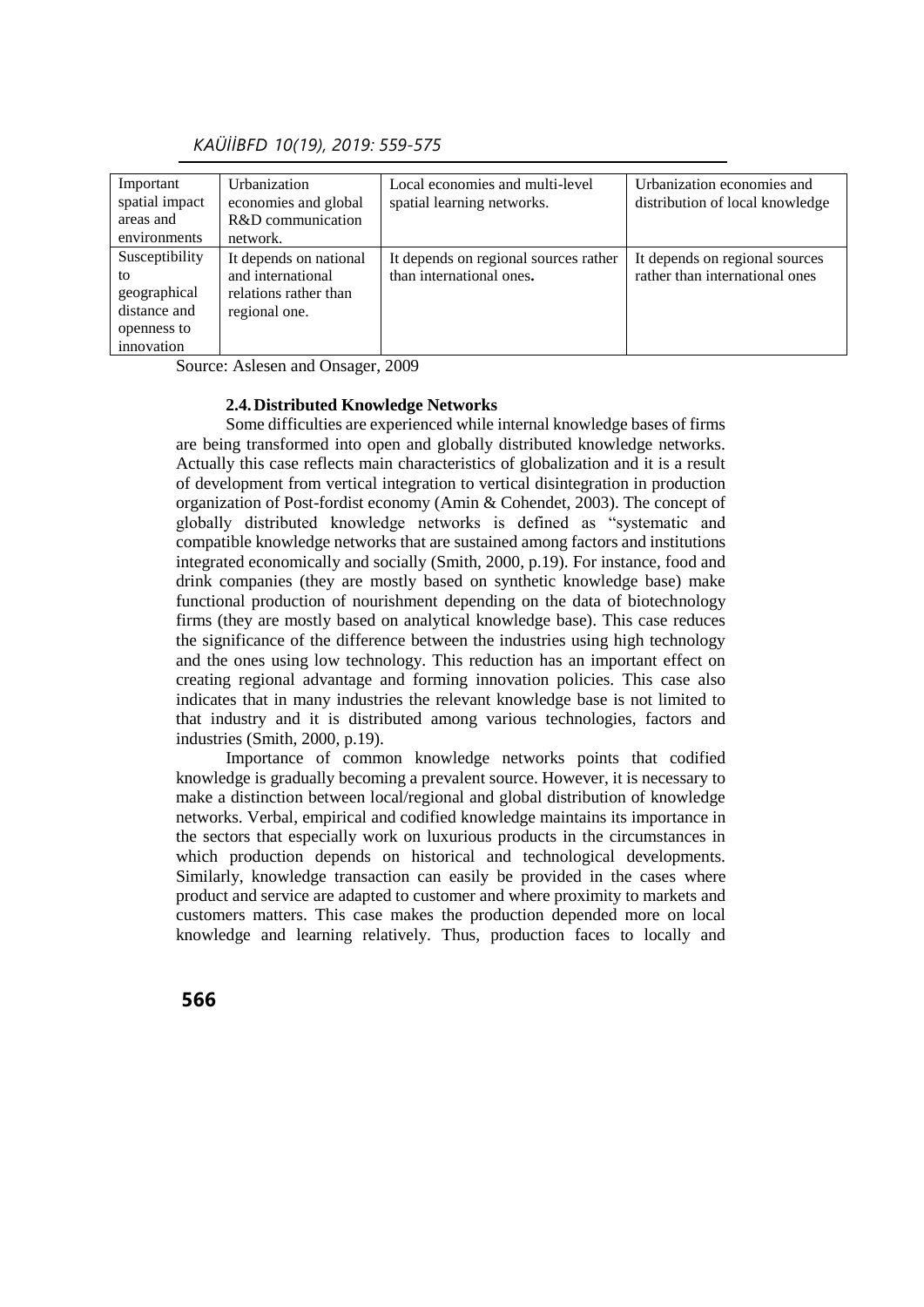regionally distributed knowledge networks more while it tends to global networks less (Smith, 2000, p.20).

Dependent diversity emphasizes that a traditional and narrow-minded sector perspective needs to be surpassed to create a regional advantage in globalizing knowledge economy. Therefore, idea of policy platforms containing key components of various policy areas is inevitable. The concept of platform has been used to define generic technologies having an implementation potential within the range of a large industry such as software and biotechnology so far. That is why, the approach required to create regional advantage must incorporate various factors composing regional platform policy.

### **3. FACTORS TO CREATE REGIONAL ADVANTAGE**

Territorial competence bases, small and medium sized enterprises (SME) and entrepreneurship policies and creative knowledge settings are to be formed to start platform policies intended to create regional advantage and to form innovation systems.

# **3.1. Territorial Competence Bases**

While regional competence bases are being identified, human capital structure in the region and regional abilities need to be examined more closely (Florida, 2002) and knowledge structure of the region (universities and public and private sector R&D structures) is to be evaluated. It is suggested that absorbing capacity related to accessing information in theory and knowledge distribution are dependent to knowledge level of the firms (Giuliani & Bell, 2005). That is why, abilities of the firms and regions and their knowledge bases have significance for intracompany learning processes as well as for knowledge distribution. Absorbing capacity level of a region has a strategical importance to create knowledge economy and to sustain it. Configuration of absorbing capacity depends on human capital considerably and thus it is dependent to significant role of local universities that train human capital.

Formation of production ability and qualified labour force are essential factors for the welfare of regions and whole nation in a knowledge based economy. For this reason, people providing ideas, creativity and imagination, which plays a significant role in the fields of knowledge intensive production and innovation, creates an explicit advantage for economic success. Creating values in many sectors of economy is gradually dependent to non-tangible assets to a great extent. For instance, it used to be of great importance to have natural harbours, raw material and cheap energy sources whereas these concrete values are not as irreplaceable as they were in the past (Cooke & De Laurentis, 2002).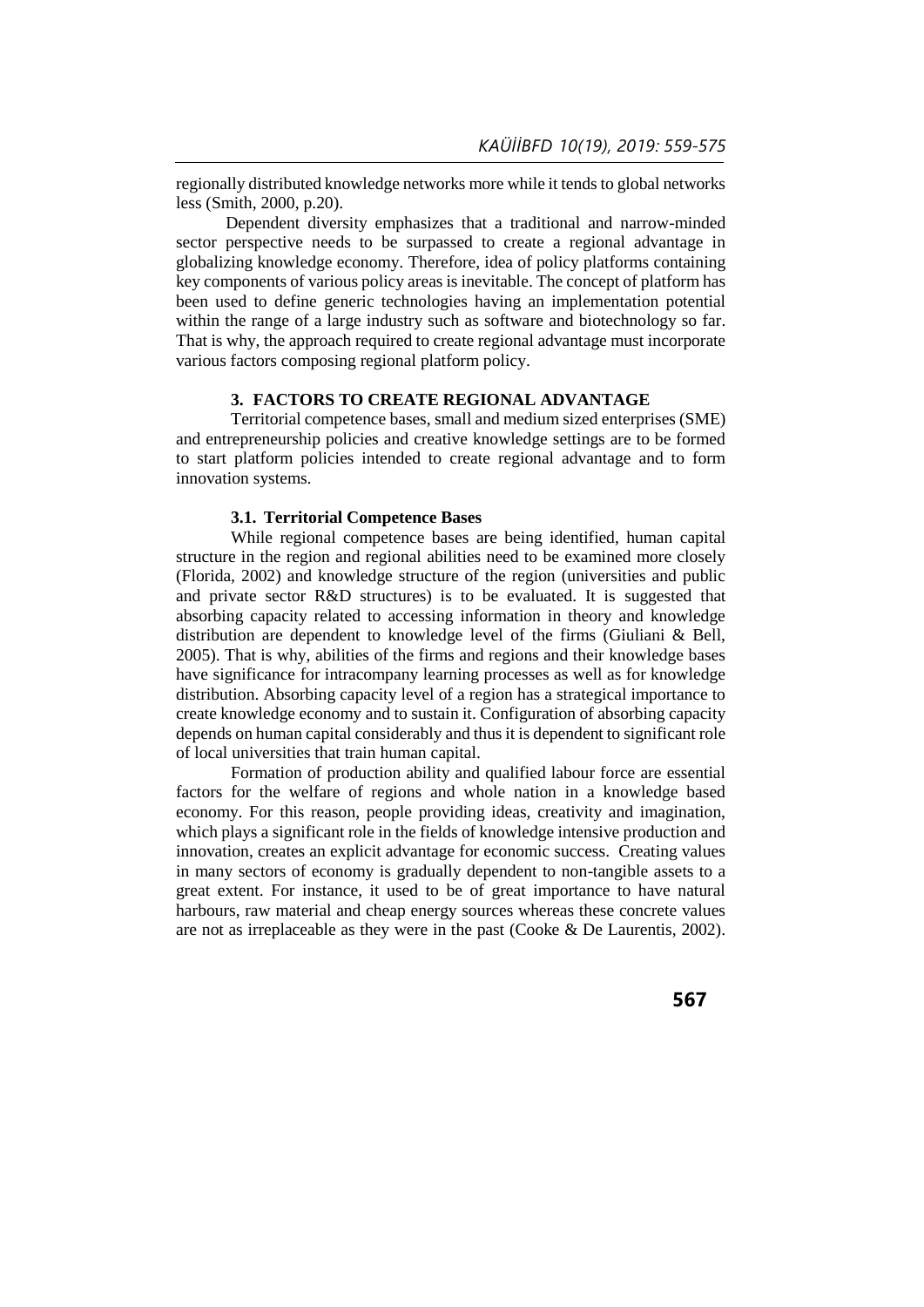To sum up, distribution of abilities and human capital is a significant factor in economic geography; in addition abilities act an important role in creating hightech industries and increasing regional income (Florida, 2002).

In the era of knowledge economy, regions are in need of skilled people who promote innovation and develop technology intensive industries. These kinds of skilled people are not equally distributed every part of nation/region and they are especially concentrated in urban regions. Within this context, the most successful urban regions have the characteristics of social settings open to any kind of creativity. When this factor is taken together with other factors, it reveals that labour force markets need highly qualified human force. For this reason, it is not adequate to attract only the companies. It is also essential to attract the right people. In this context, it is suggested that policies to attract firms including policies to attract people should be implemented in addition to workplace environment. Human capital and ability are the necessary factors to obtain economic growth in cities and to develop high-tech industries (Florida, 2002).

#### **3.2. Regional knowledge infrastructure**

Regional competency base affected by human capital existence as well as worker environment and workplace quality is also sustained by knowledge infrastructure of the region. As long as learning economies become dominant, access to education and knowledge is becoming important (Hommen & Doloreux, 2004; Lawton Smith, 2003, p.900). Providing local highly skilled labour force to labour force markets and qualifying labour force through up-todate training programs are factors that contribute considerably to the effort of increasing regional innovative capacity (Hortz-Hart, 2000). Concrete examples related to human capital include establishing connection between local firms and students and increasing the skills of local managers. Traditionally universities have a responsibility to provide national labour force market with qualified labour force (Chatterton & Goddard, 2003; Charles, 2003). Several universities have focused on increasing signals in regional economy and they have worked in cooperation with industry aiming for train expert labour force (Lawton Smith, 2003, p.904). This traditionally means that technology transfers, knowledge intensive firms, science parks and incubators need to be established. Access to knowledge produced by regional universities provides a location advantage in terms of the regional firms. While regional advantage is formed, regional innovation performance can be provided with a relatively lower cost as regional firms make use of knowledge reserves of local universities (Jones-Evans, Cooke, Klofsten & Paasio, 2001).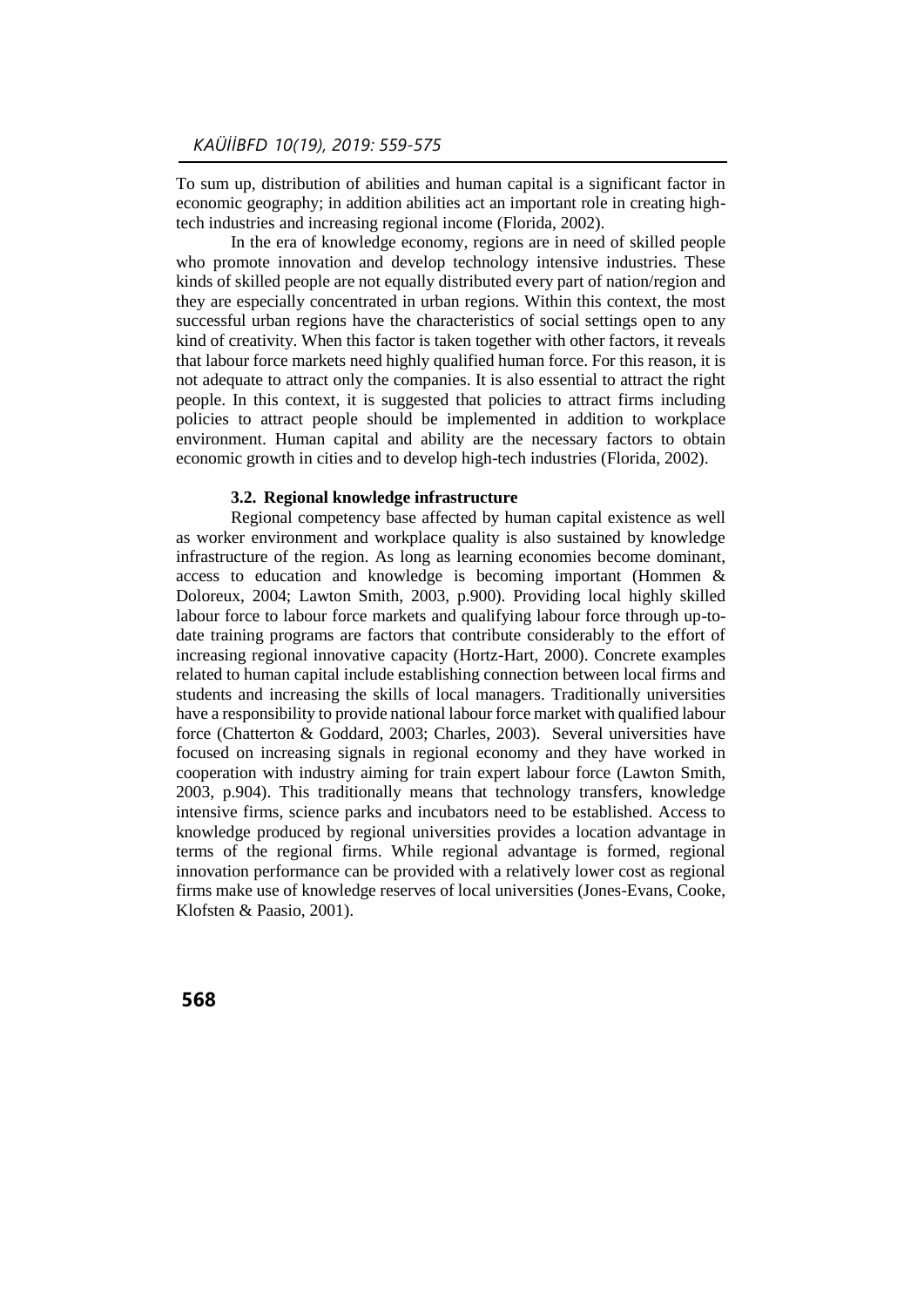# **3.3. SME and entrepreneurship policies**

Distinction between firms and worker environment can also be used to support SMEs and entrepreneurship policy. SME innovation policy needs to include strategies to allocate workplace environment financially, establish technology centres, promote technology-based entrepreneurship and train qualified labour force. SME policy indicates that a system-based policy is needed besides proactive innovation based regional policy aiming at innovation. (Asheim, Isaksen, Nauwelaers & Todtling, 2003) SME innovation policy tools are classified into two factors and this classification is indicated in Table 2.





Source: Asheim et. al., 2003

A distinction between two main purposes of support tools is made in the table above. Some policy tools aim the firms to access sources. The content of this support includes some issues such as allocating the necessary financial support, providing aid to solve specific technological problems and getting support from consulting firms. It is thought to increase innovation capacity of the forms by enabling firms to access these sources. Other kinds of instruments significantly focus on learning and they try to change the behavioural patterns. Factors such as innovation strategy, management and awareness level in the firms are included in this.

A suitable way of designing instruments that aims to allocate sources to firms actualizes within the frame of learning and innovation. In accordance with this perspective, the aim of policy instruments is not only to provide only the scarce sources (for example financial support) but also to promote learning about innovation within the scope of R&D and firms. Lack of demand causes a bottleneck about financial incentives in terms of the firms that do not feel the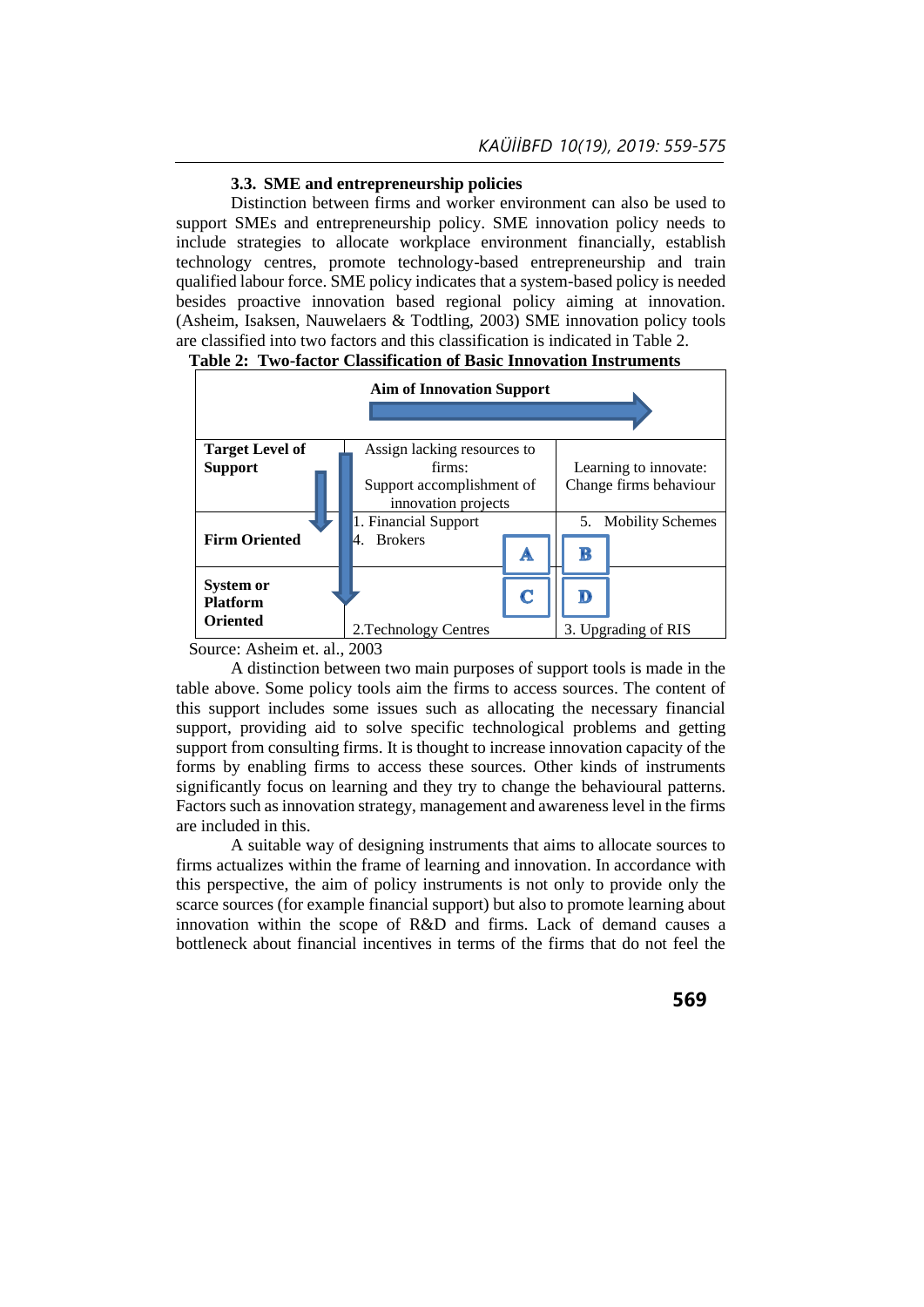need of innovation in the beginning. That is why, some policy instruments should front to increase the demand for beginning innovation activities of the firms and policy aims of the firms related to innovation activities should be determined.

Other factor includes target group for instruments. Some tools focus on innovation and learning to reduce the innovative obstacles of the firms such as lack of capital and technological competence. Other instruments extensively focus on regional production and innovation systems as target group and they aim to develop their synergy in the regions. Cases such as inadequacy in regional knowledge organization or user-producer interaction can be given as examples of these obstacles (Mayor et al., 2012).

# **4. SIGNIFICANCE OF RIS TO CREATE REGIONAL ADVANTAGE**

Policy makers and academicians developed the concept of Regional Innovation Systems (RIS) the foundations of which was laid by Cook (2001) (Asheim, 2005; D'Allura, Galvagno & Li Destri, 2012). Innovation systems are classified as Regional Innovation Systems (RIS), Sectorial Innovation Systems (SIS) and National Innovation Systems (NIS) in the Oxford Handbook of Innovation (Fageberg, 2006). NIS is the oldest innovation system developed by Lundvall, Nelson and Edquist in the 1990s (Hajek, Henriques & Hajkova, 2014). They laid the foundations of regional innovation system by carrying NIS into regional dimension. RIS added organisations and institutions named as stakeholders into the process, which was different from NIS. In this new system institutions are defined as actors of innovation system. In addition institutions are fictionalised as an element directing the relations among the actors who govern the rules, norms and innovation system.

As NIS approach focused on the hypothesis of that there is homogeneity among countries, it was not accepted as a realistic approach. For instance, the fact that indicators such as economic performance, poverty and R&D investments differ prominently from one country to another detracted this approach from practicality. That is why, researchers studying on innovation systems claimed that a regional based system approach was needed (D'Allura, Galvagno, & Mocciaro Li Destri, 2012).

Although NIS approach allows a regional based practice, RIS shows prominent structural differences (Korres, 2012, 2013). When examined in regional level, internal organisations of firms, relations among firms and role of public and public policies can be different from its functions at national level. The RIS approach thus highlights the regional dimension of the production and the exploitation of new knowledge, thereby helping to explain regional differences in innovation capacity and economic strength (Schrempf et al, 2013,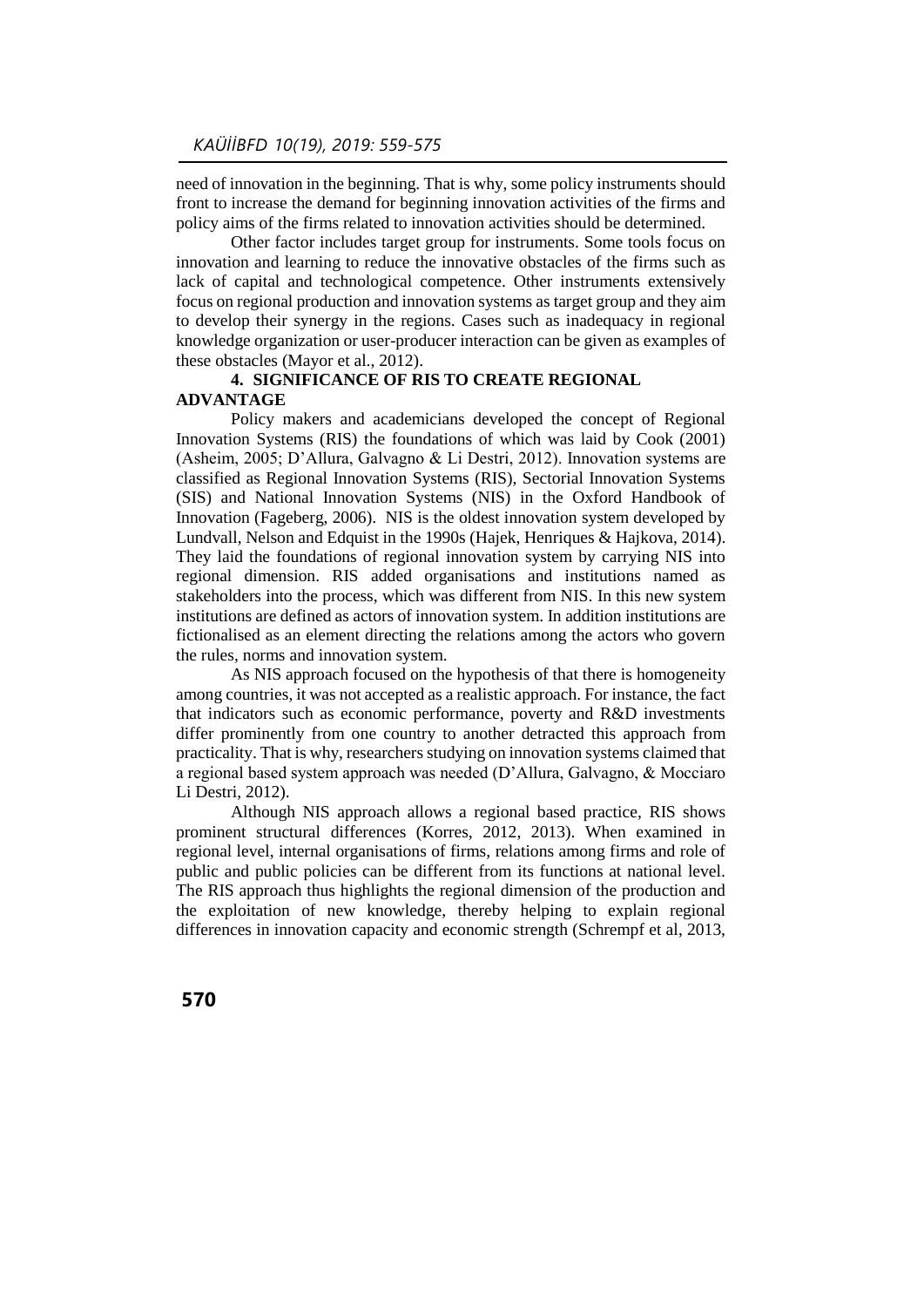p.10).

Regional innovation systems (RIS) play a strategical role on competitive ability and innovation ability of regions. It is necessary to empower RIS approach in order to increase the competitive capacity and innovative ability of the regions. Regional innovation system can be seen as innovation supporting knowledge infrastructure that is interacting with production structure in a region. Success of RIS depends on the success of performance of factors that are all together, which are reified below (Cooke, 1998).

(1) Regional production structure or knowledge usage infrastructure is fundamentally composed of firms.

(2) Regional promoter infrastructure or knowledge formation sub-system are composed of organizations such as public and private sector research laboratories, universities, technology transfer offices and vocational training organizations and so on.

The researchers classified regional innovation systems differently. Asheim & Gertler (2005) classified regional innovation systems as Embedded Regional Innovation System, Networked Regional Innovation Systems and Regionalised National Innovation System.

Territorially Embedded Regional innovation systems require innovation related to learning processes based on localised and synthetic knowledge base. For this reason, role of regional knowledge infrastructure focus on services basically special to industry, concrete factors and short-term problem solution. In this system innovation activity of the firms are based on geographical, social and cultural proximity and local learning processes (Asheim & Gertler, 2005).

When compared to Territorially Embedded Regional innovation system, Networked Regional Innovation Systems include more developed and systematic connections between universities and local industries besides higher technology that entails the combination of analytical and synthetic knowledge. While territorially embedded RIS are often found in mature industries and regionalised national innovation systems found in emergent industries, networked regional innovation systems can typically support various types of industries in different life cycle phases. In this system firms and organisations are embedded in specific regions. These can be characterised with a local interactive learning. This system is indicated as an ideal kind of regional innovation system because it has a strong infrastructure, number of local institutions is high and the network structure is systematic and planned (Asheim & Gertler, 2005).

Regionalised national innovation system is partly integrated in national innovation system due to existence of exterritorial actors. Moreover cooperation among the organizations is linear. R&D activities and scientific studies have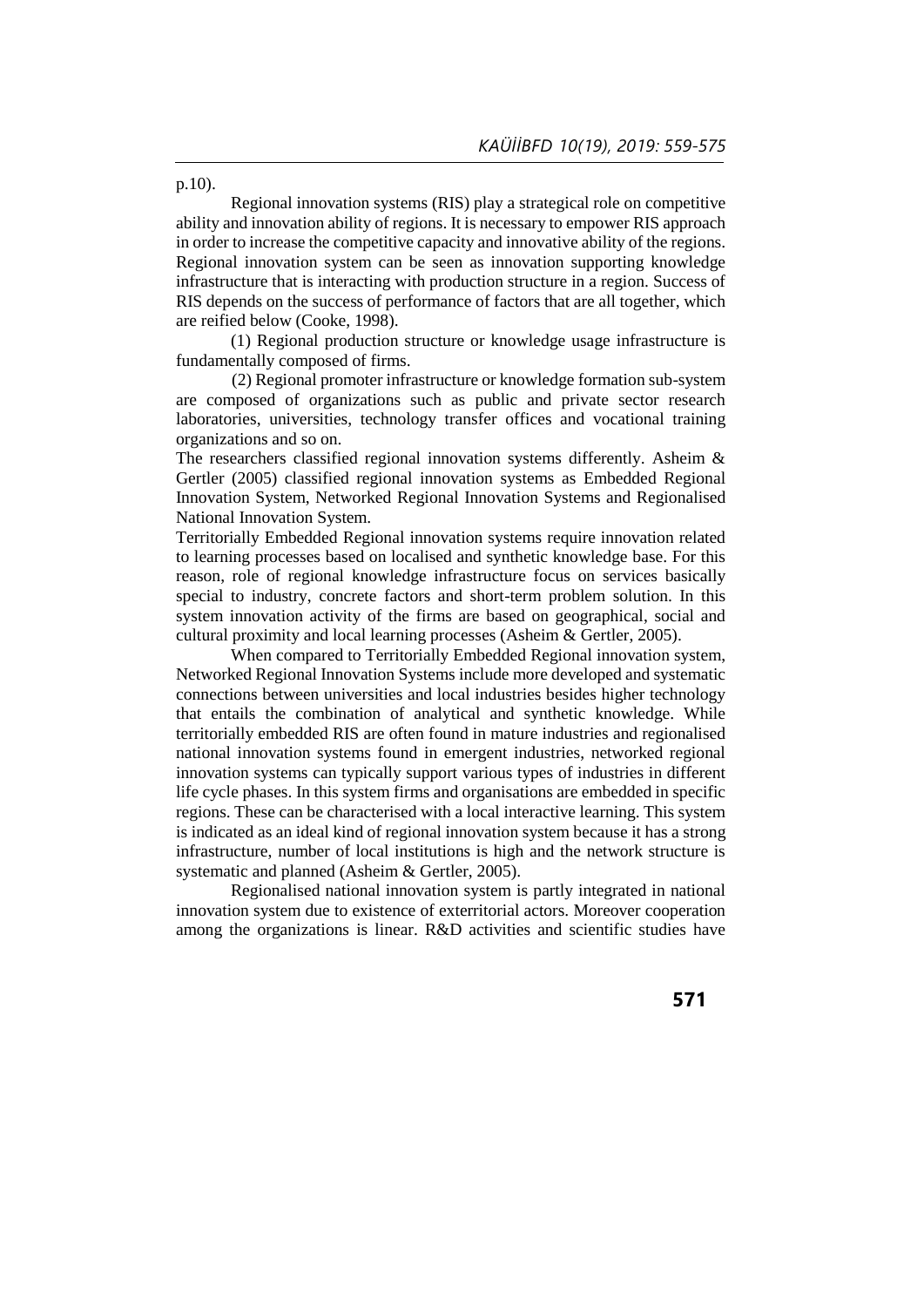become more explicit. Being based on analytical knowledge base basically forms innovation. Connection between local industries and industries based on knowledge infrastructure develops more weakly. In this context, role of regionalised knowledge infrastructure has a pivotal significance (Asheim & Gertler, 2005)

# **5. CONCLUSION**

The recent tendency is to develop policies based on clustering and regional innovation system. In order to promote regional advantage, a more proactive innovation resting on regional policy system based is essential. Developing internal capacity of firms and regions about carrying out innovation to promote regional advantage requires the formation of a more conscious and systematic approach. This case focuses on production, absorption and distribution of knowledge in specially knowledge based globalizing economy and it emphasizes the significance of R&D studies in local and non-local knowledge networks. On the other hand, this case also means that it is not adequate to be in a locally stacked environment any more. It is revealed that a more proactive planning is needed to develop internal innovation capacity of the regions and within this context it comes out that non-local knowledge flows need to be connected through global channels. It is seen more important to empower knowledge-based learning and innovation capacity of firms than to gather the firms into the same repository (Giuliani, 2005).

However, singular performance of the firms does not determine the whole performance of regional innovation systems due to systematic nature of innovations. In this process, networks formed with other institutions are determinant on the whole performance of the system. Therefore, the fact that firms start an interactive learning process with other firms and supporting institutions will provide an advantage by improving regional innovation capacity.

Systematic malfunctions than can prevent innovation system from operating efficiently can be in question. In this case the intervention of the public need to focus on the malfunctions in the relations, not to overall system. For instance, in case the system deadlocks, it is necessary to focus on relations between firms and science - technology infrastructure instead of traditional interventions like increasing R&D expenses. In this sense the regulatory role of the government needs to focus on process-based issues such as developing regional knowledge infrastructure, catalysing to access external knowledge sources, increasing the human capital quality, supporting clusters, establishing networks among innovative actors and supporting them.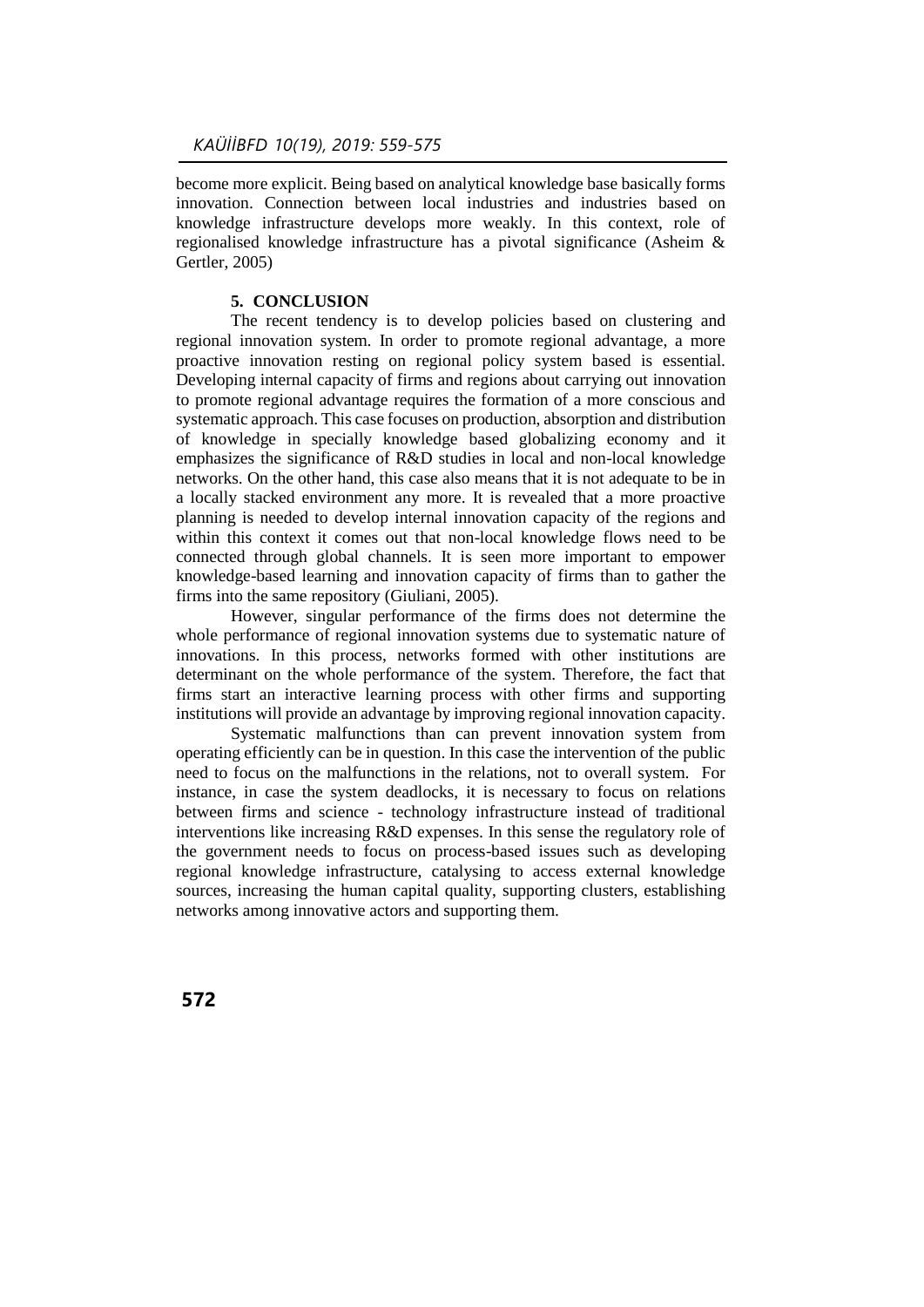# **6. REFERENCES**

- Amin, A. & Cohendet, P. (2003). *Architectures of knowledge*. Oxford: Oxford University Press.
- Ascani A., Cresceuzi R., & Iammarino S., (2012). *Regional economic development*. A Review Search WP01/03. 7th European Community Framework Programme. European Commission.
- Asheim, B. T. & Coenen, L. (2006). Contextualising regional Innovation Systems in a Globalising Learning Economy: On Knowledge Bases and Institutional Frameworks*. The journal of technology transfer*. 31 (1). 163-173.
- Asheim, B. T. & Gertler, M. S. (2005). The Geography of Innovation: Regional Innovation Systems. In Fagerberg, J., Mowery, D. and Nelson, R. (eds.). *The oxford handbook of ınnovation.* Oxford: Oxford University Press.(pp. 291- 317)
- Asheim, B., Coenen, L., Moodysson, J., & Vang, J. (2005). Regional innovation system policy: A knowledge-based approach. *CIRCLE (Centre for Innovation, Research and Competence in the Learning Economy) Working Paper*.*13*. (pp.1-24)
- Asheim, B.T., Isaksen, A., Nauwelaers, & C. Todtling, F. (Eds.) (2003). *Regional ınnovation policy for small–medium enterprises*. Cheltenham: Edward Elgar..
- Boschma, R. (2004). Competitiveness of regions from an evolutionary perspective. *Regional studies*, *38*(9), 1001-1014.
- Boschma, R. (2005a). Proximity and innovation: a critical assessment. *Regional studies*, *39*(1), 61-74.
- Boschma, R. (2005b). Rethinking regional innovation policy. In *Rethinking regional innovation and change* (pp. 249-271). New York: Springer.
- Boschma, R. A., & Lambooy, J. G. (1999). Evolutionary economics and economic geography. *Journal of evolutionary economics*, *9*(4), 411-429.
- Charles, D. (2003). Universities and territorial development: reshaping the regional role of UK universities. *Local economy*, *18*(1), 7-20.
- Cooke, P. (1998). Introduction. Origins of the Concept. Teoksessa Braczyk, H.-J., Cooke, P. & Heidenreich, M.(Eds.): *Regional Innovation Systems*: *The Role of Governances in a Globalized World*, 1st ed. pp.2-28.London: UCL Press.
- Cooke, P. N., & De Lauerentis, C. (2002). *The index of knowledge economies in the European Union: performance rankings of cities and regions*. Regional Industrial Research Centre for Advanced Studies.
- Cooke, P., & Leydesdorff, L. (2006). Regional development in the knowledge-based economy: The construction of advantage. *The journal of technology transfer*, *31*(1), 5-15.
- D'Allura, Giorgia M., Marco Galvagno, & Arabella Mocciaro Li Destri. (2012).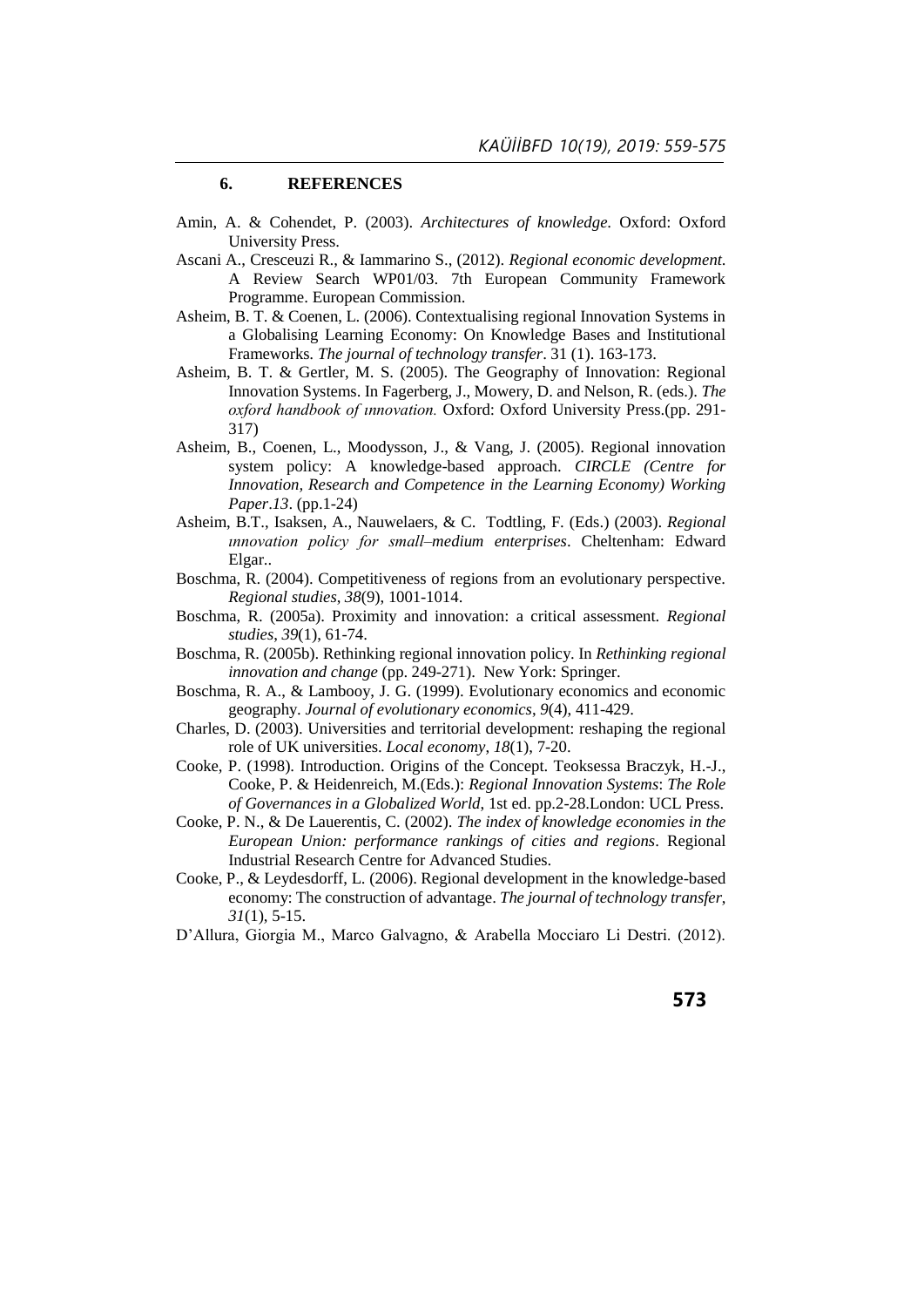Regional Innovation Systems: A Literature Review. *Business Systems Review* 

- Dodgson, M. (2018). *Technological collaboration in industry: strategy, policy and internationalization in innovation*. Routledge.
- Florida, R. (2002). *The rise of the creative class and how it's transforming work, leisure, community and everyday life*. New York: Basic Books.
- Frenken, K., & Boschma, R. A. (2017). Why is economic geography not an evolutionary science? Towards an evolutionary economic geography. Martin, R (eds) In *Economy.* London: Routledge. (pp. 127-156).
- Frenken, K., F.G. Van Oort, T. Verburg & R.A. Boschma (2004). *Variety and regional economic growth in the netherlands*. Final report. Ministry of Economic Affairs.
- Fritsch, M. and Stephan, A. (2005). Regionalization of innovation policy: introduction to the special issue. *Research Policy* 34 (8), 1123-127.
- Giuliani, E. (2005). Inter-firm networks, projects and clusters: The structure of cluster knowledge networks. In *DRUID Xth anniversary summer conference on Dynamics of Industry and Innovation: Organizations, Networks and Systems. Copenhagen*.
- Giuliani, E., & Bell, M. (2005). The micro-determinants of meso-level learning and innovation: evidence from a Chilean wine cluster. *Research policy*, *34*(1), 47-68.
- Goddard, J., & Chatterton, P. (2003). The response of HEIs to regional needs. In *Economic Geography of Higher Education* (pp. 33-55). Routledge.
- Hajek, P., Henriques, R., & Hajkova, V. (2014). Visualising Components of Regional Innovation Systems Using Selforganizing Maps: Evidence from European Regions. *Technological Forecasting and Social Change.* vol. 84, 197-214.
- Hommen, L., & Doloreux, D. (2004). Bringing labour back in: a'new'point of departure for the regional innovation systems approach?. *Knowledge Spillovers and Knowledge Management*, 311.
- Hotz-Hart, B. (2000). Innovation networks, regions and globalization. Clark, G.L., Feldman M. P &. Gertler M. S (eds) , In The oxford handbook of economic geography. 423–50. Oxford: Oxford University Press
- Jones-Evans, D., Cooke, P., Klofsten, M., & Paasio, A. (2001). Entrepreneurial universities from the periphery. *European Commission Publication EUR*, *19846*.
- Korres, G. M. (2012). *Handbook of Innovation Economics*. Nova Science Pub Inc.
- Korres, G. M. (2013). The European national and regional systems of innovation. In E. G. Carayannis and G. M. Korres (Eds.), *The Innovation Union in Europe: A Socio*‐*Economic Perspective on EU Integration* (pp. 85–98). Edward Elgar Publishing Limited.